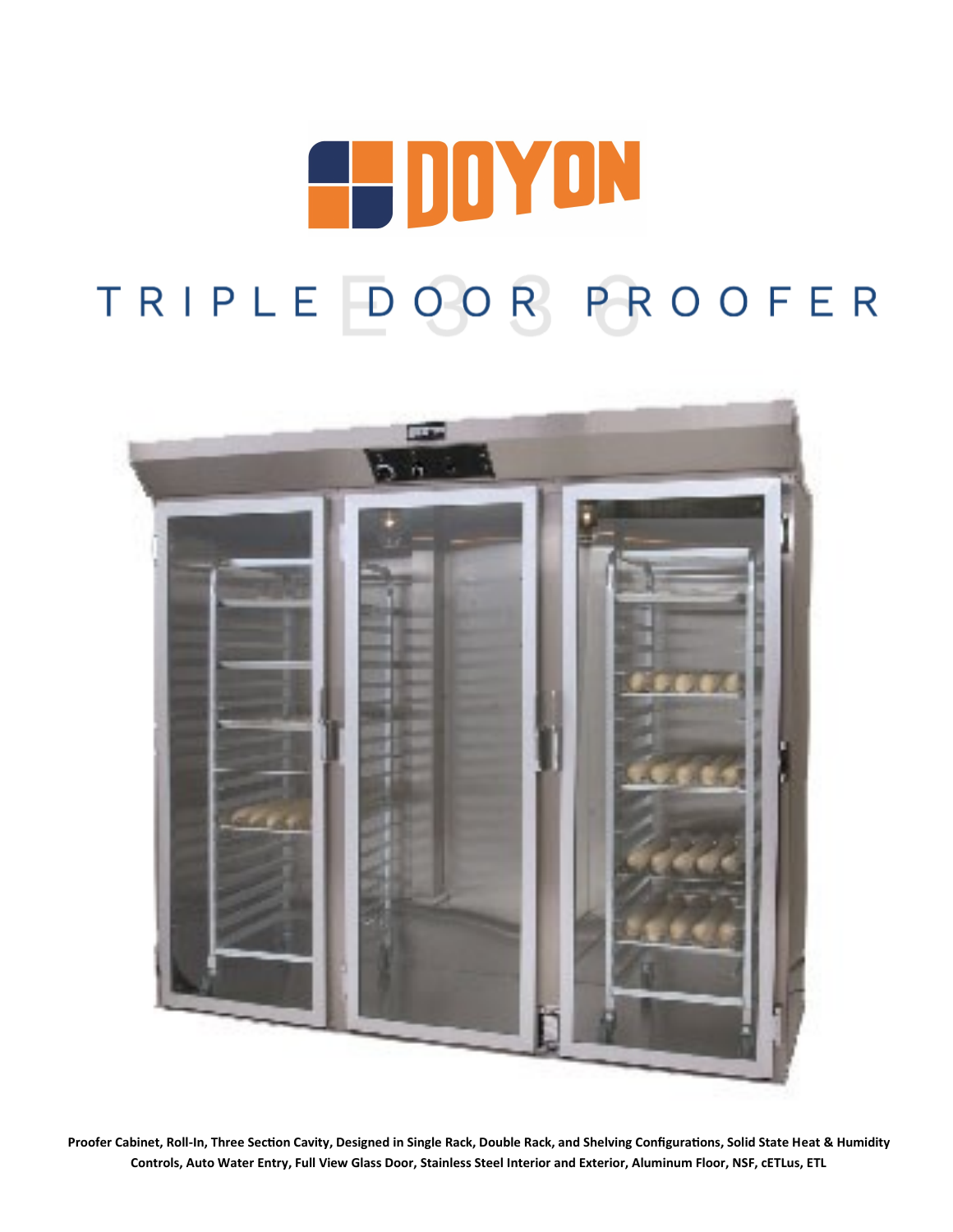

**PROJECT ITEM NO.** 

**NOTES** 

# **MODEL NUMBER: E336, E336R, E336TLO**



**\*rack not included**

## **FEATURES**

- Even Airflow Heating System Maintains the Right Combination of Heat and Humidity for Optimal Proofing
- $\Box$  Proofs from Room Temperature up to 110°F (43°C)
- □ Relative Humidity up to 95%
- □ Automatic Water Fill System (no water pans required)
- Manual Controls
	- □ Independent Controls for Heat, Humidity and Timer

#### **CONSTRUCTION**

- □ Stainless Steel Construction
- □ Aluminum Flush Floor Entry
- □ Ships in One Piece

#### **CLEARANCES**

Minimum Clearance from Combustible Materials:

- □ 4" (102mm) Sides & Back
- □ 24" (609mm) Top

### **OPTIONS & ACCESSORIES**

- □ Stainless Steel Door (suffix SD)
- Door Bumpers (suffix DB)
- □ Prison Package (suffix PPE)
- □ Water Filter (PLF240) (recommended)
- □ Additional Side Shelves (E336R only)

#### **WARRANTY**

□ One Year Labor & Two Year Parts



| Model          | Crated     | <b>Overall Dimensions</b> |                |            |            | Rack             | Door Opening  |                |
|----------------|------------|---------------------------|----------------|------------|------------|------------------|---------------|----------------|
|                | Weight     | W                         | D              | н          | B          | Capacity         |               | н              |
| E336           | 1330 (604) | 97 3/4" (2483)            | 40 1/2" (1029) | 84" (2134) | 36" (914)  | $2 + 10$ shelves | 27" (686)     | 73 1/2" (1867) |
|                |            |                           |                |            |            | $(3$ racks)      |               |                |
| <b>E336R</b>   | 1230 (558) | 97 3/4" (2483)            | 40 1/2" (1029) | 84" (2134) | 36" (914)  | 3                | 27" (686)     | 73 1/2" (1867) |
| <b>E336TLO</b> | 1350 (613) | 116 1/2" (2959)           | 48 1/2" (1029) | 84" (2134) | 44" (1118) | 6 single         | 32 1/2" (826) | 73 1/2" (1867) |
|                |            |                           |                |            |            | 3 double         |               |                |

**SPECIFICATIONS SUBJECT TO CHANGE WITHOUT NOTICE Follow Use The Follow Use The Follow Use The Follow Use The Follow Use The Follow Use The Follow Use The Follow Use The Follow Use The Follow Use The Follow Use The Follow KCL & REVIT DRAWINGS UPON REQUEST REVISION B | 7/12/2021**

O

**Doyon** 



5600 13th Street, Menominee, MI 49858 **906.863.4401 | 800.338.9886 | [www.doyon.qc.ca](http://www.doyon.qc.ca/)**

 $\bigoplus$   $\bigoplus$   $\bigoplus$